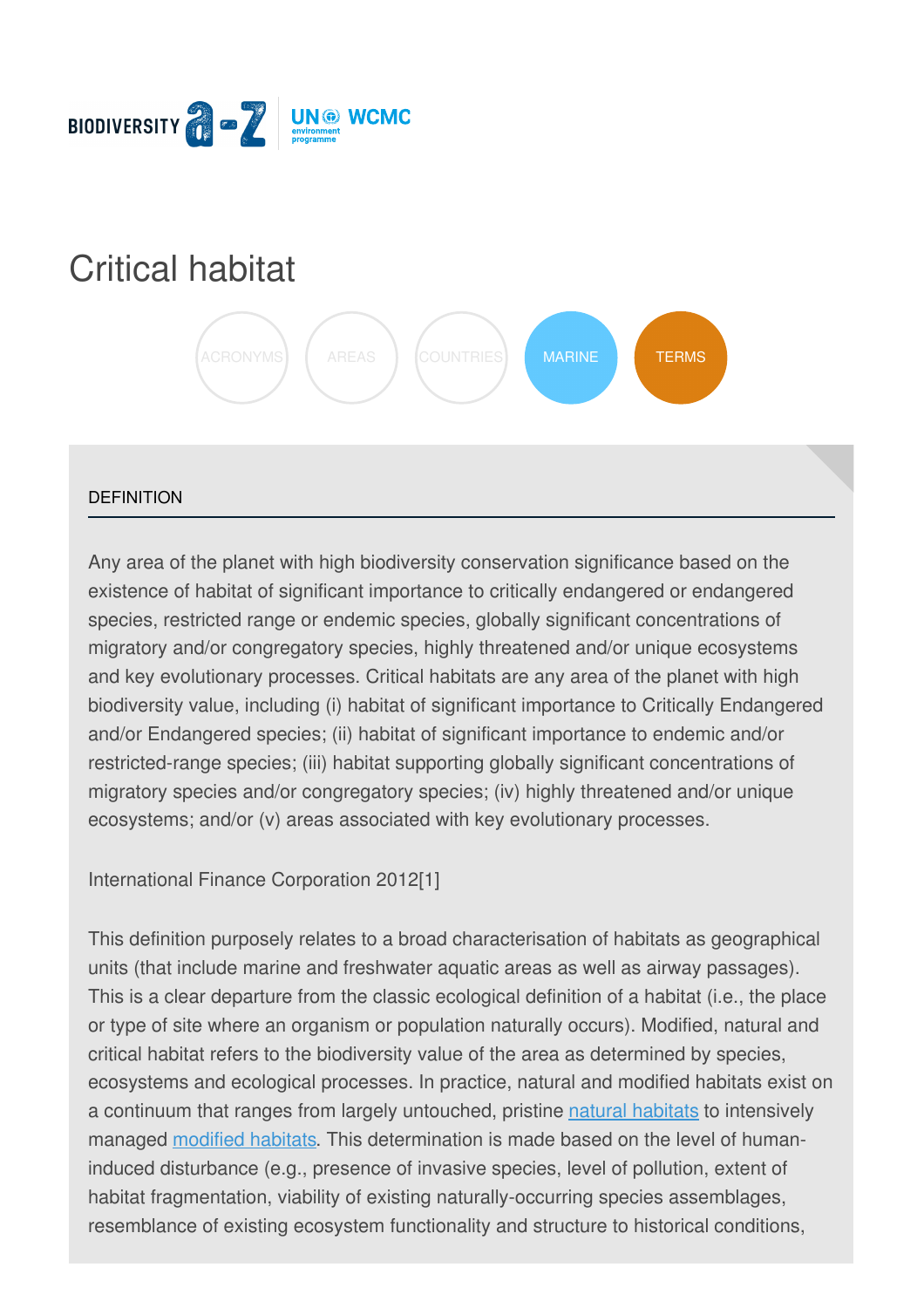degree of other types of habitat degradation) and the biodiversity values of the site (e.g., threatened species and ecosystems, ecological processes necessary for maintaining nearby critical habitats). Both natural and modified habitats may contain high biodiversity values, thereby qualifying as critical habitat.

International Finance Corporation 2018[2]

*Note: Critical habitat is a term which is defined and used differently by a number of national governments and financial institutions.*

# OTHER [DEFINITIONS](javascript:void(0)) OF CRITICAL HABITAT

European Investment Bank<sup>[3](#page-3-0)</sup>

An area that supports any of the following features, and is needed to sustain them in a viable state: Highly threatened or unique ecosystem; Population of critically endangered, endangered or vulnerable species, as defined by the IUCN Red List of threatened species and in relevant national legislation; Population, range or distribution of endemic or restrictedrange species, or highly distinctive assemblages of species; Habitat required for the survival of migratory species and/or congregatory species; Biodiversity and/or ecosystem with significant social, economic, or cultural importance to local communities and indigenous groups; Habitat of key scientific value and/or associated with key evolutionary processes.

European Bank of Reconstruction and Development<sup>[4](#page-3-1)</sup>

The most sensitive biodiversity features, which comprise one of the following: (i) highly threatened or unique ecosystems; (ii) habitats of significant importance to endangered or critically endangered species; (iii) habitats of significant importance to endemic or geographically restricted species; (iv) habitats supporting globally significant migratory or congregatory species; (v) areas associated with key evolutionary processes; or (vi) ecological functions that are vital to maintaining the viability of biodiversity features.

# Inter-American Development Bank<sup>[5](#page-3-2)</sup>

Critical natural habitats are: (i) existing protected areas, areas officially proposed by governments for protection, or sites that maintain conditions that are vital for the viability of the aforementioned areas; and (ii) unprotected areas of known high conservation value.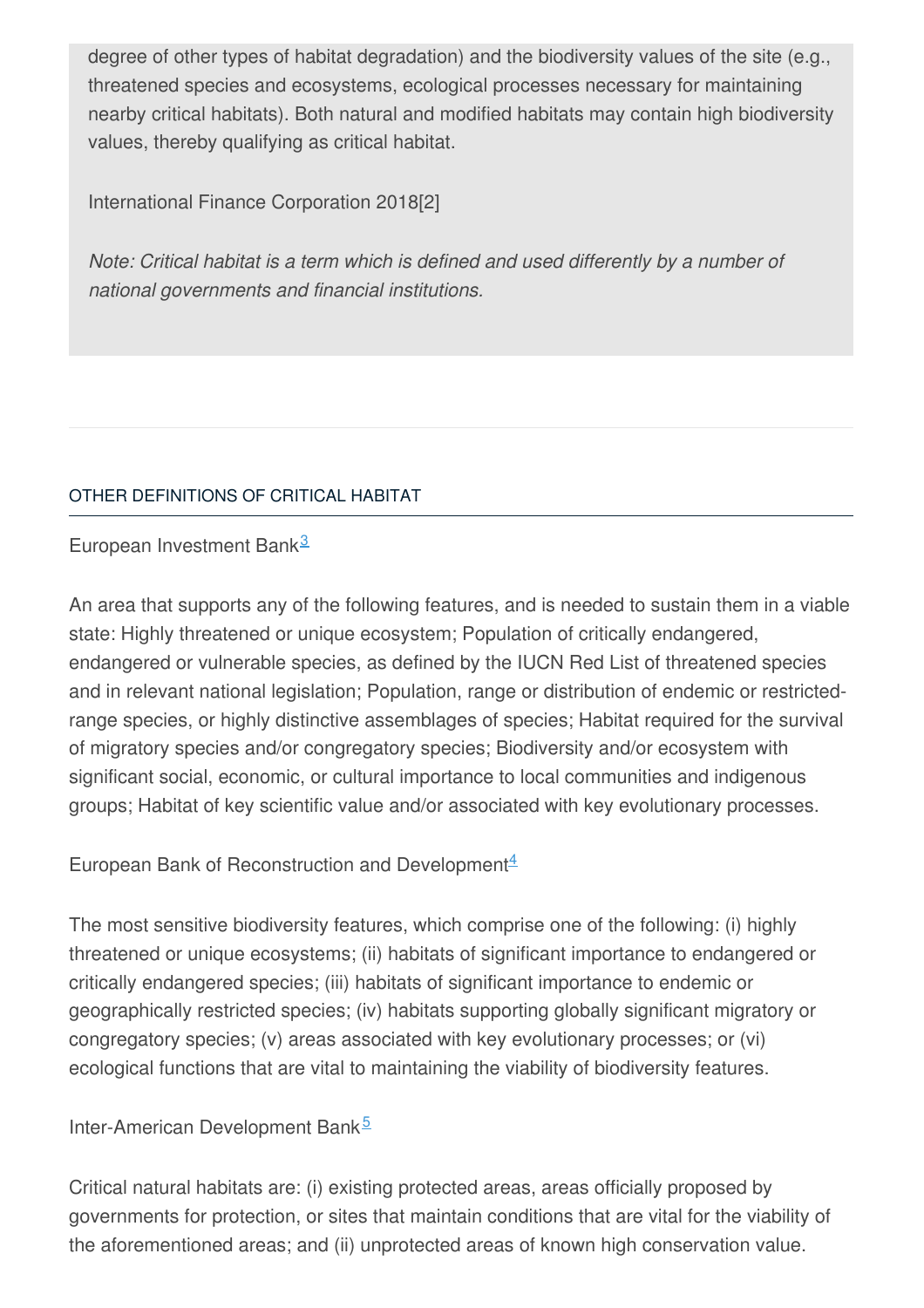# Asian Development Bank<sup>[6](#page-3-3)</sup>

Critical habitat includes: areas with high biodiversity value, including habitat required for the survival of critically endangered or endangered species; areas having special significance for endemic or restricted-range species; sites that are critical for the survival of migratory species; areas supporting globally significant concentrations or numbers of individuals of congregatory species; areas with unique assemblages of species or that are associated with key evolutionary processes or provide key ecosystem services; and areas having biodiversity of significant social, economic, or cultural importance to local communities.

# African Development Bank<sup>[7](#page-3-4)</sup>

Habitats that have high biodiversity value including: (i) habitats of significant importance to critically endangered and/or endangered species; (ii) habitats of significant importance to endemic and/or restricted-range species; (iii) habitats of significant importance to globally significant concentrations of migratory species and/or congregatory species; (iv) regionally significant and/or highly threatened or unique ecosystems; (v) areas that are associated with key evolutionary processes; and (vi) areas that are important to species that are vital to ecosystems, such as keystone species.

#### **[MAP](javascript:void(0))**



Map of likely and potential critical habitat on land and in the oceans derived from the Global Critical Habitat Screening Layer<sup>[8](#page-3-5)</sup>.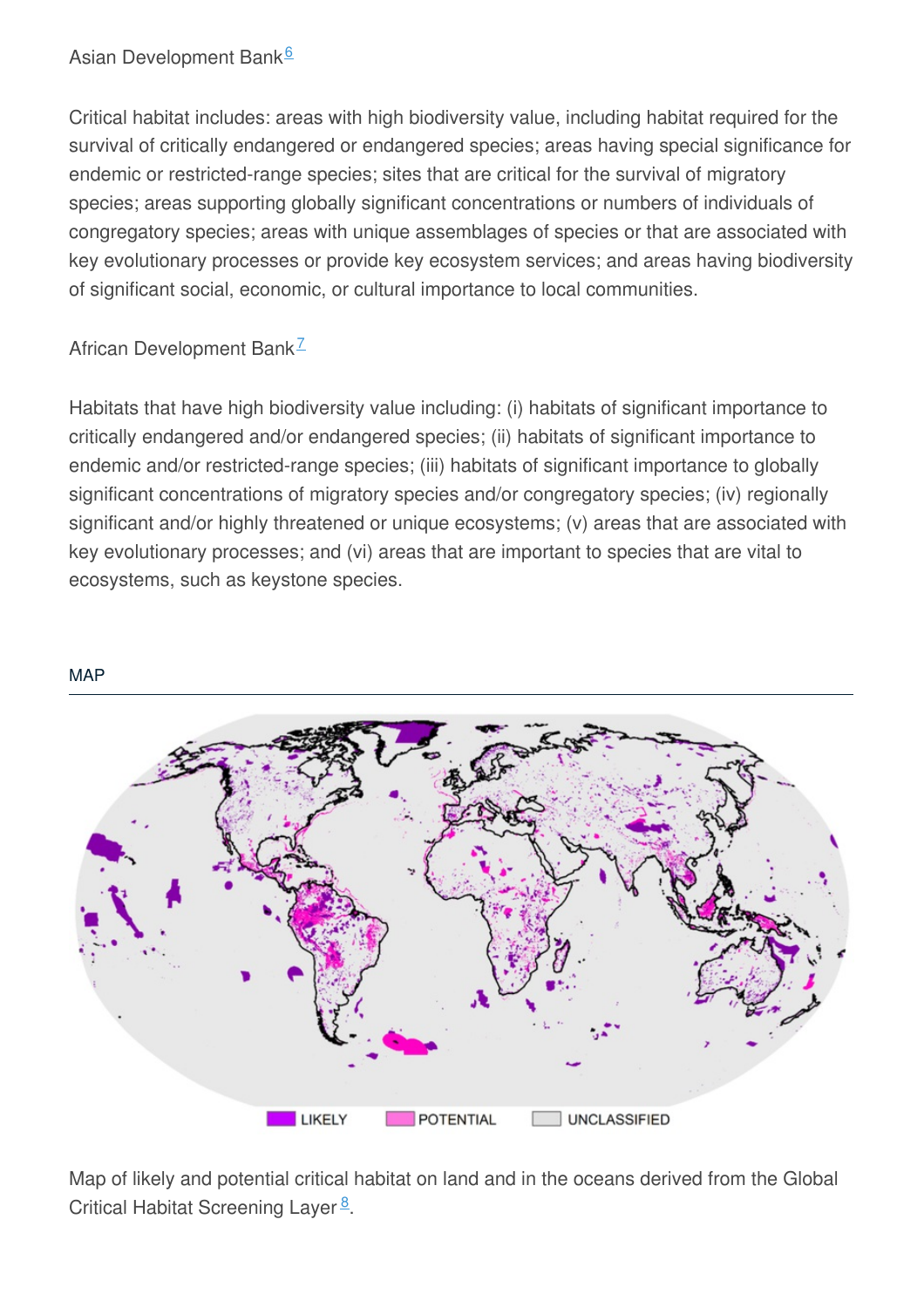Global Critical Habitat [Screening](http://data.unep-wcmc.org/datasets/44) Layer: This screening layer shows the global spatial distribution of likely or potential critical habitat, as defined by the International Finance Corporation  $\frac{1}{1}$  $\frac{1}{1}$  $\frac{1}{1}$ .

The Integrated Biodiversity [Assessment](https://ibat-alliance.org/) Tool (IBAT): IBAT is a central database compiling relevant biodiversity data in an easy-to-use online decision-support and mapping tool. Companies can identify risks based on a consistent view of biodiversity, with data from the best available global data sets including Key Biodiversity Areas and legally protected areas. IBAT includes reports which support screening for critical habitat by different financial institutions.

## Key research papers mapping critical habitat

Global [Screening](https://journals.plos.org/plosone/article?id=10.1371/journal.pone.0193102) for Critical Habitat in the terrestrial realm

A global map to aid the [identification](http://www.sciencedirect.com/science/article/pii/S0308597X14002991?via%3Dihub) and screening of critical habitat for marine industries

## [REFERENCES](javascript:void(0)) & WEBSITE

- <span id="page-3-6"></span>1. IFC (2012) Performance Standard 6: Biodiversity [Conservation](http://www.ifc.org/wps/wcm/connect/bff0a28049a790d6b835faa8c6a8312a/PS6_English_2012.pdf?MOD=AJPERES) and Sustainable Management of Living Natural Resources. International Finance Corporation, Washington DC, U.S.A<sup>rd</sup>
- 2. International Finance Corporation. (2018). Guidance Note 6: Biodiversity [Conservation](https://www.ifc.org/wps/wcm/connect/a359a380498007e9a1b7f3336b93d75f/Updated_GN6-2012.pdf?MOD=AJPERES) and Sustainable Management of Living Natural Resources. Washington DC, USA.
- <span id="page-3-0"></span>3. European Investment Bank. (2018). European Investment Bank, [Environmental](http://www.eib.org/attachments/strategies/environmental_and_social_practices_handbook_en.pdf) and Social Standards. Luxembourg.
- <span id="page-3-1"></span>4. European Bank of [Reconstruction](https://www.ebrd.com/downloads/research/policies/esp-final.pdf) and Development. (2014). Environmental and Social Policy. **I**
- <span id="page-3-2"></span>5. Inter-American Development Bank. (2015). Guidance for Assessing and Managing Biodiversity Impacts and Risks in [Inter-American](https://webimages.iadb.org/publications/english/document/Guidance-for-Assessing-and-Managing-Biodiversity-Impacts-and-Risks-in-Inter-American-Development-Bank-Supported-Operations.pdf) Development Bank Supported Operations. E
- <span id="page-3-3"></span>6. Asian Development Bank. (2012). [Environmental](https://www.adb.org/sites/default/files/institutional-document/33739/files/environment-safeguards-good-practices-sourcebook-draft.pdf) Safeguards. A Good Practice Sourcebook Draft Working Document.
- <span id="page-3-4"></span>7. African [Development](https://www.afdb.org/fileadmin/uploads/afdb/Documents/Policy-Documents/AFDB ISS 23022012 ENGLISH.pdf) Bank Group. (2012). Integrated Safeguards System Working **Progress: Strategic choices made in the design of the Integrated Safeguard System.**
- <span id="page-3-5"></span>8. <u>[UNEP-WCMC.](http://data.unep-wcmc.org/datasets/44) (2018). Global Critical Habitat Screening Layer</u> M